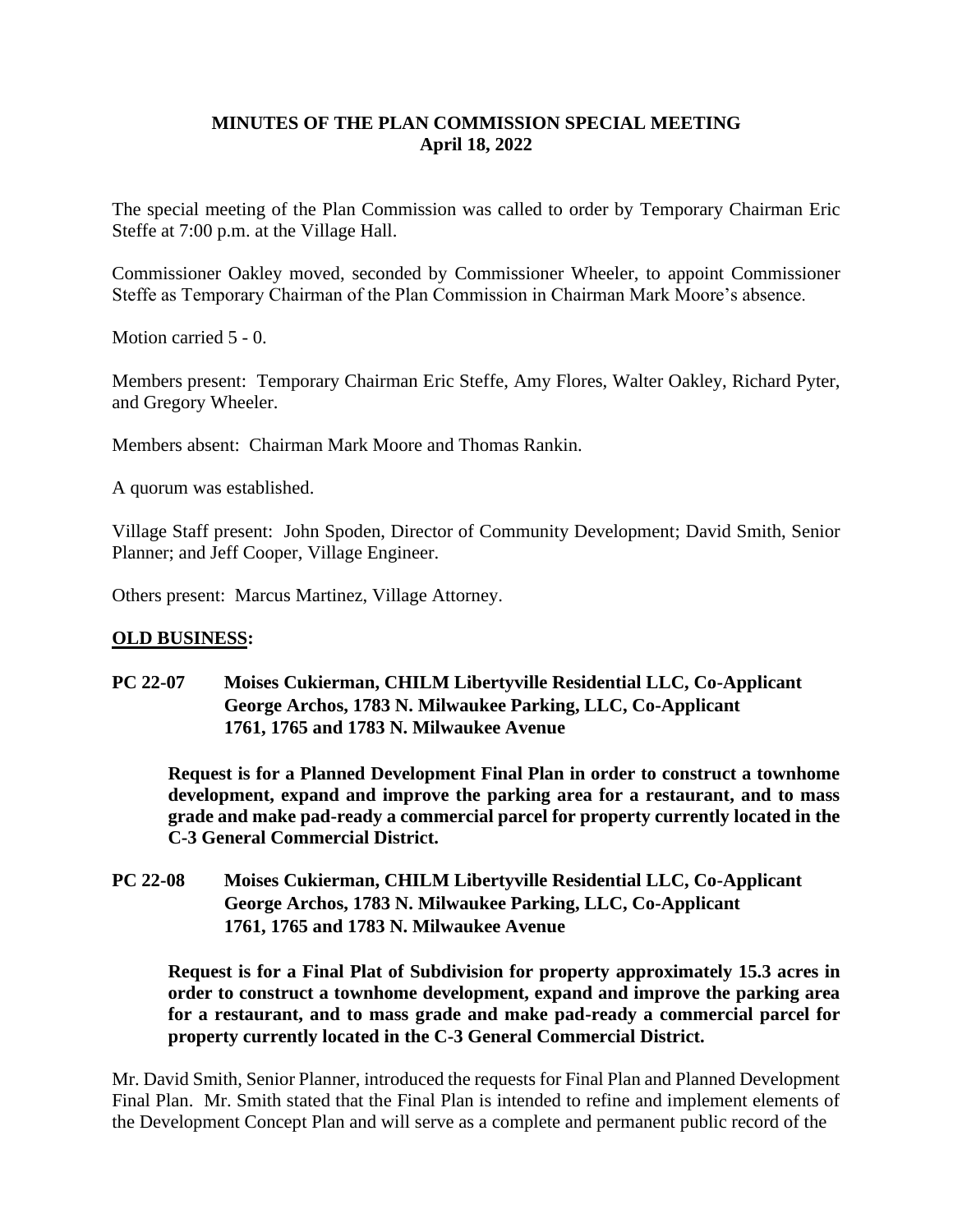### **Minutes of the April 18, 2022, Plan Commission Special Meeting Page 2 of 5**

planned development. He stated Plan Commission is to consider whether the Final Plan is in substantial conformity with the approved Development Concept Plan.

Mr. John Spoden, Director of Community Development, stated that the Staff recommendations in the DRC Staff report have been amended to remove Lot 2 of the First Addition to Young's Subdivision from the lot coverage and interior parking lot landscaping requirement.

Ms. Katriina McGuire, agent on behalf of the co-applicant CHILM Libertyville Residential LLC, introduced the petition on behalf of the applicant. She stated that during the course of the public hearings for the Development Concept Plan they have reduced the proposed number of townhomes from 90 to 80. The have combined the detention ponds and reduce them from four (4) to two (2), they have increased the open space, and they have increased the setbacks of the townhomes from certain property lines. She stated that in response to feedback received from the Village Board of Trustees they have addressed a potential monotony issue in the design of the town homes by incorporating additional architectural designs that alternate between the townhome buildings and have provided those changes in the Final Plans.

Mr. Jim Olguin, agent on behalf of co-applicant George Archos-1783 N. Milwaukee Parking, LLC, stated that the interior parking lot landscaping will be made up in the commercial vacant lot when it is developed. He stated that the overall lot coverage when combining the Wildberry parking lot expansion and the development of the vacant commercial lot will be compliant as a combined parcel.

Mr. Mark Steinhauser, 195 Adler Drive, stated that the Plan Commission recommendation is important. He stated that he believes that the proposed residential development does not reflect the intent of the Village's Comprehensive Plan. He stated that the proposed development is being shoe horned into the site and is too dense. He stated that the proposed height of the townhome buildings is too high at 39 feet. He stated that he is concerned about the storm water management for the proposal and that the overall proposal will be a detriment to the community.

Commissioner Oakley stated that many accommodations were made by the developer to get the plans to where they are now.

Commissioner Flores asked for clarification of the crosswalk configuration where the new road meets Adler Drive. Mr. Spoden explained the changes.

Commissioner Wheeler asked about the storm water drainage at the northwest corner of the site. Mr. Jeff Cooper, Village Engineer, explained the current conditions of the site and how the proposed detention ponds will address the storm water management.

Commissioner Wheeler asked the school impact fees. Mr. Moises Cukierman from CHILM Libertyville Residential LLC, stated that they will comply with the Village's fee ordinance.

Commissioner Wheeler asked how the snow will be removed. Ms. Sharon Dickson, landscape architect for the petitioner, stated that there is space at the end of each motor court between the townhome buildings to push excess snow.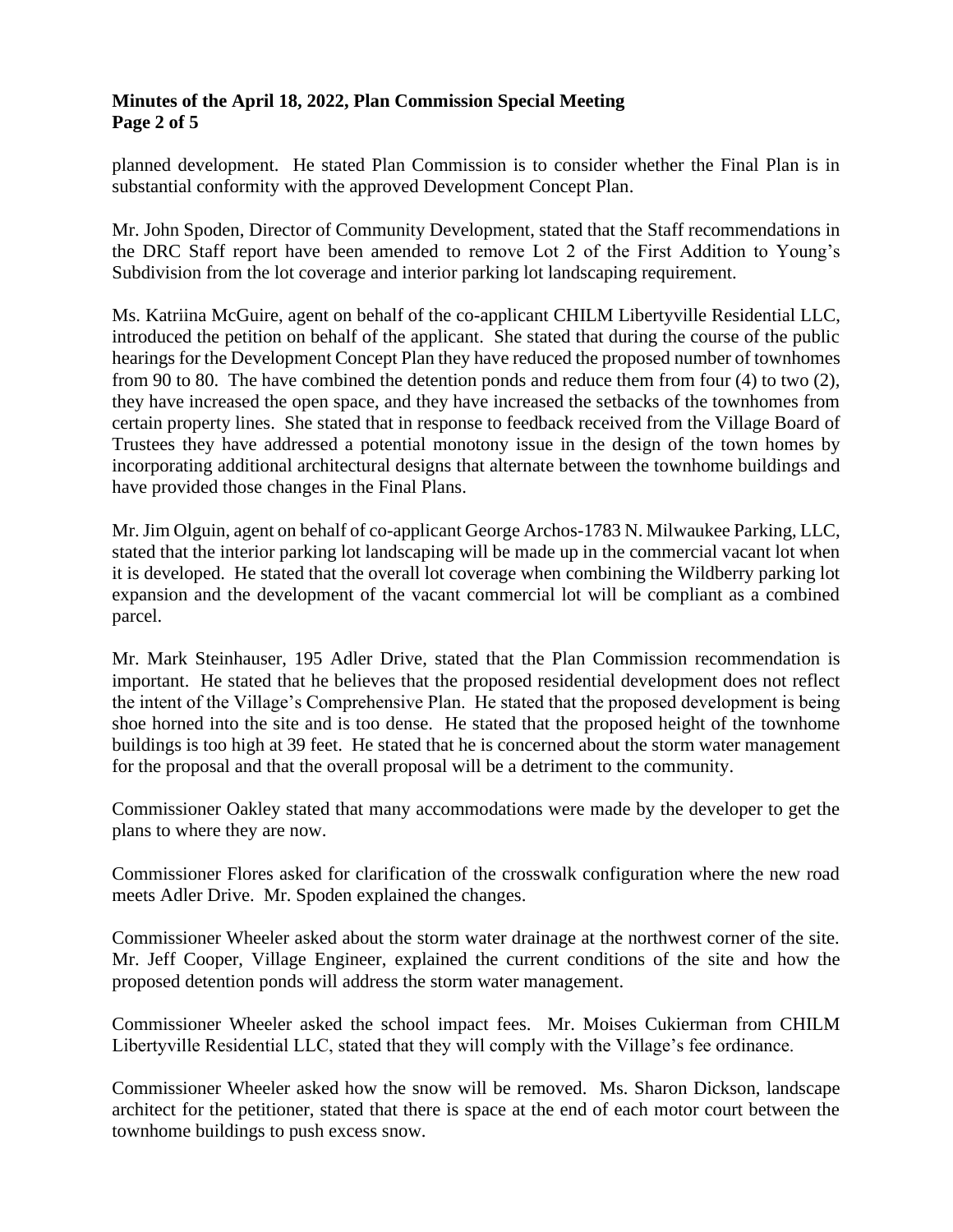### **Minutes of the April 18, 2022, Plan Commission Special Meeting Page 3 of 5**

Commissioner Pyter asked what would cause overland flow during a heavy rain event. Mr. Ron Adams, civil engineer for the petitioner, stated that the storm water management system is designed to accommodate a 100 year rain event.

Commissioner Pyter asked about the direction of the drainage flow. Jeff Cooper described the direction of the drainage flow.

Chairman Steffe asked the petitioner if they are ready for the Plan Commission to vote and render their recommendation.

Mr. Cukierman stated that they are ready for the Plan Commission to make their recommendation tonight.

*In the matter of PC 22-07, Commissioner Flores moved, seconded by Commissioner Oakley, to recommend that the Village Board of Trustees approve a Planned Development Final Plan in order to construct a townhome development, expand and improve the parking area for a restaurant, and to mass grade and make pad-ready a commercial parcel for property currently located in the C-3 General Commercial District, subject to the following conditions:*

- *1. In lieu of designating 15% of the 80 residential townhome dwelling units (12 units) to be developed as attainable, as defined by the Illinois Affordable Housing and Appeal Act (310*  ILCS 67/1 et. seg.), the Developer shall make a donation of money to the Village of *Libertyville to be utilized by the Village to address the attainable housing needs of individuals or households that may occupy low to moderate income housing. The donation amount shall be codified in the Development Agreement to be approved by the Village Board of Trustees.*
- *2. That upon development of Lot 19 of the Liberty Junction Plat of Subdivision a.k.a. the vacant commercial lot that the minimum 10% interior parking lot landscaping shall be provided for all of the commercial lots as a whole.*
- *3. That upon development of Lot 19 of the Liberty Junction Plat of Subdivision a.k.a. the vacant commercial lot, the maximum permitted lot coverage shall not exceed 85% for all of the commercial lots as a whole.*
- *4. That the following items be addressed prior to final engineering approval or the issuance of a site development permit:*
	- *a. A Development Agreement between the petitioners and the Village shall be fully executed and recorded with the Lake County Recorder of Deeds.*
	- *b. A Private Water Main Maintenance Agreement between the petitioners and the Village, in a form acceptable to Village staff, shall be executed by the owner of the property.*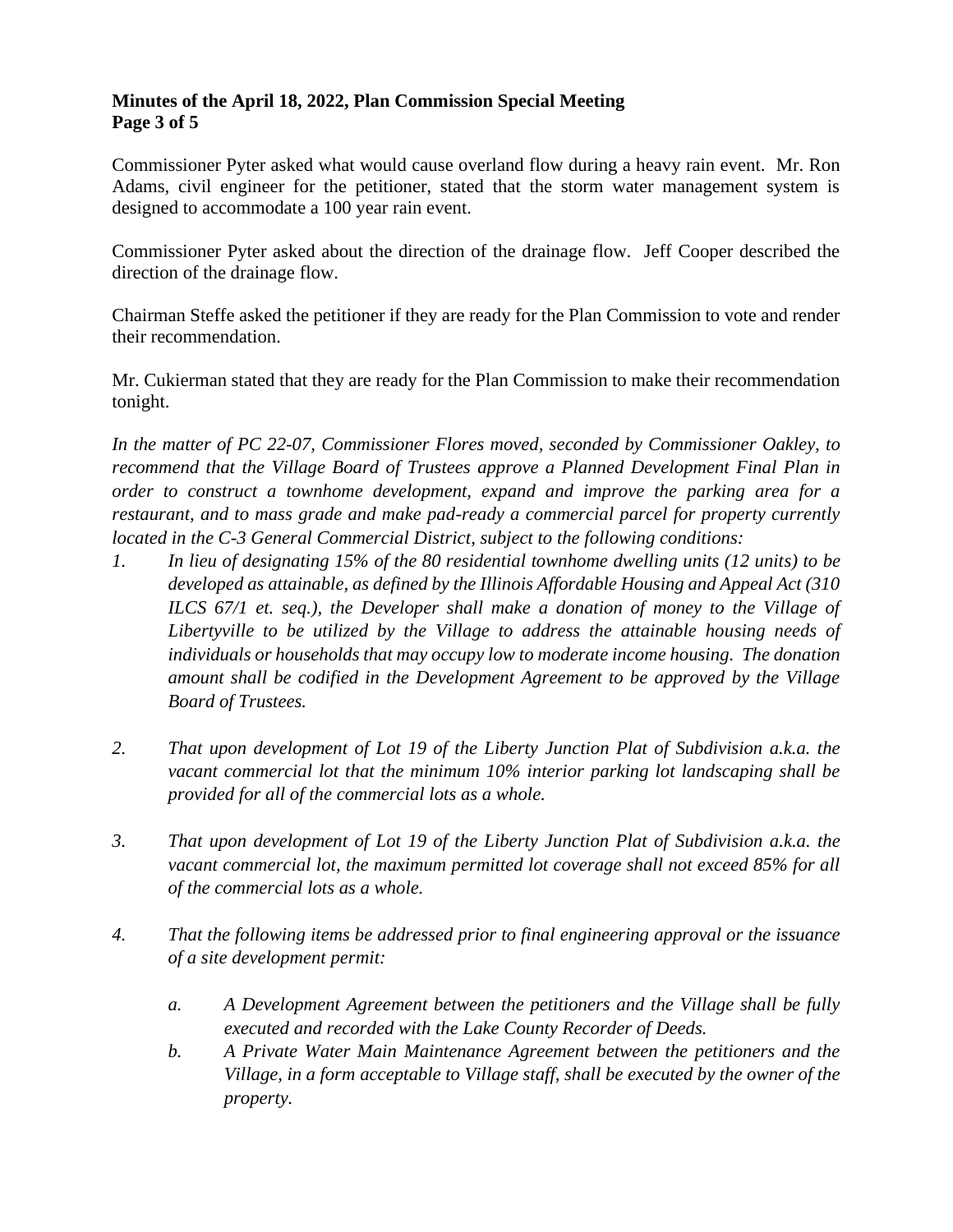## **Minutes of the April 18, 2022, Plan Commission Special Meeting Page 4 of 5**

*c. Declarations of Protective Covenants, Conditions, and Restrictions shall be established for the residential and commercial components of the subdivision in a manner satisfactory to the Village and shall be executed by the owner(s) of the property.*

*Motion carried 5 - 0.*

*Ayes: Steffe, Flores, Oakley, Pyter, Wheeler Nays: None Absent: Moore, Rankin*

*In the matter of PC 22-08, Commissioner Pyter moved, seconded by Commissioner Flores, to recommend that the Village Board of Trustees approve a Final Plat of Subdivision for property approximately 15.3 acres in order to construct a townhome development, expand and improve the parking area for a restaurant, and to mass grade and make pad-ready a commercial parcel for property currently located in the C-3 General Commercial District, subject to the following conditions:*

- *1. That the following items be addressed prior to adoption of an Ordinance to Approve the Final Plat:*
	- *a. Revise the "Plan & Design Commission Certificate" certificate to just read "Plan Commission Certificate".*
	- *b. Within the text of the School District Certificate, Elementary School District 2 and High School District 100 are incorrectly referenced. Please revise these to '70' and '128' respectively, in conformance with the information listed further below within the same Certificate.*
	- *c. A Public Sidewalk Easement is needed for that portion of the public sidewalk that will run through the north end of Lot 18. Please also add Public Sidewalk Easement provisions to Sheet 3. Please contact the Engineering Division directly for the provisions.*
	- *d. Please revise the title of the second Ingress-Egress easement provisions to read "Lot 18 Non-Exclusive Ingress & Egress Easement Provisions" for clarity. This would include correction of the typo from "None-Exclusive" to "Non-Exclusive."*
	- *e. Please expand on the language of the first set of "Proposed Ingress and Egress Easement Provisions" to clarify to whom rights of access are being granted. Suggested language revisions can be provided by Engineering Division.*
	- *f. Eliminate the small Village Utility Easement (VUE) that is shown within Lot 19 (L278-L280). This stretch of storm sewer shall be privately owned and maintained, as it is solely required for the benefit of Lot 19.*
	- *g. Please revise the note shown at the top-right corner of Sheet 1 to clarify that the blanket easement being described is being established "over Outlot A".*